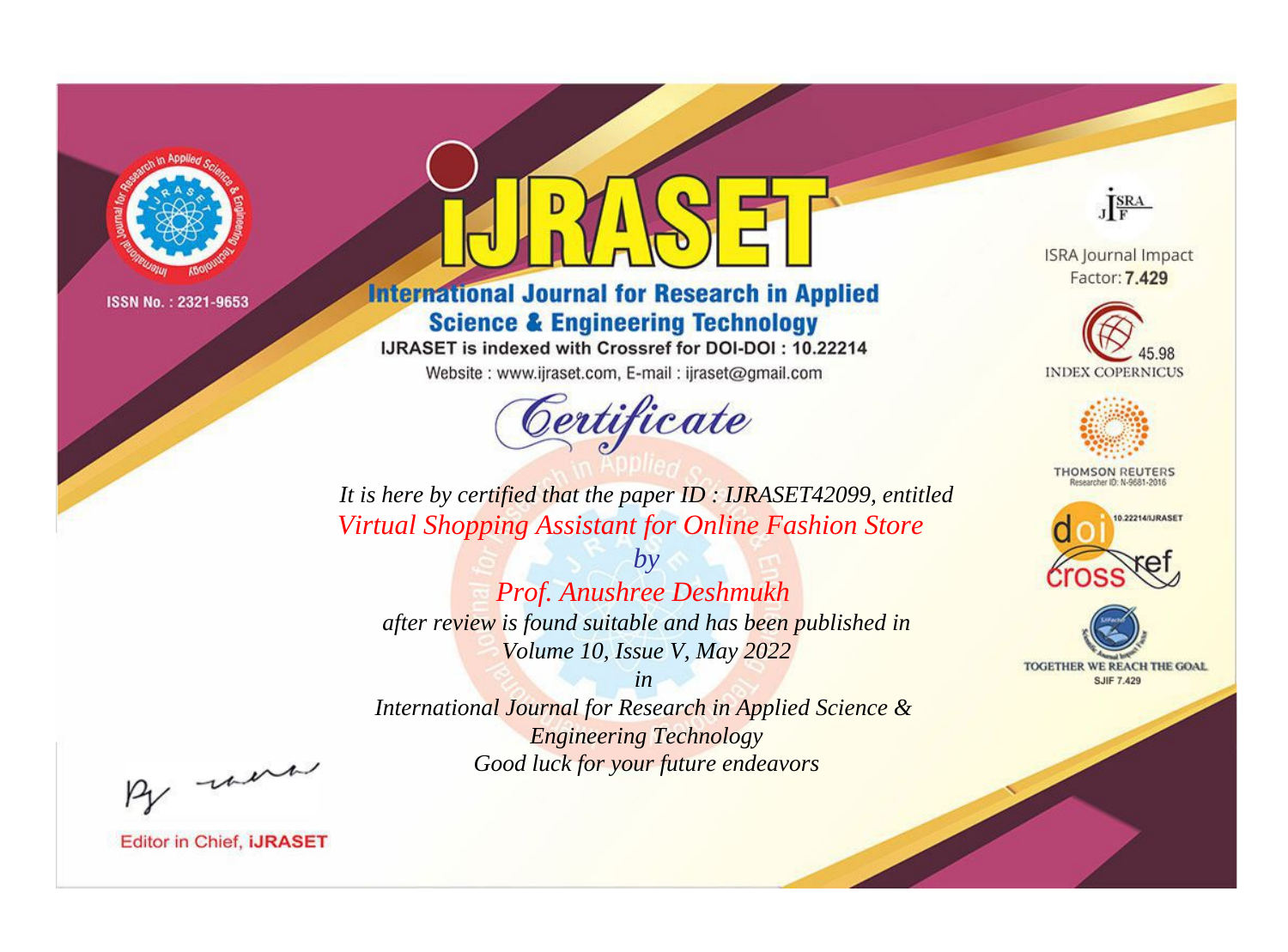

# **International Journal for Research in Applied Science & Engineering Technology**

IJRASET is indexed with Crossref for DOI-DOI: 10.22214

Website: www.ijraset.com, E-mail: ijraset@gmail.com



JERA

**ISRA Journal Impact** Factor: 7.429





**THOMSON REUTERS** 



TOGETHER WE REACH THE GOAL **SJIF 7.429** 

*It is here by certified that the paper ID : IJRASET42099, entitled Virtual Shopping Assistant for Online Fashion Store*

*Smit Shah after review is found suitable and has been published in Volume 10, Issue V, May 2022*

*by*

*in* 

*International Journal for Research in Applied Science & Engineering Technology Good luck for your future endeavors*

By morn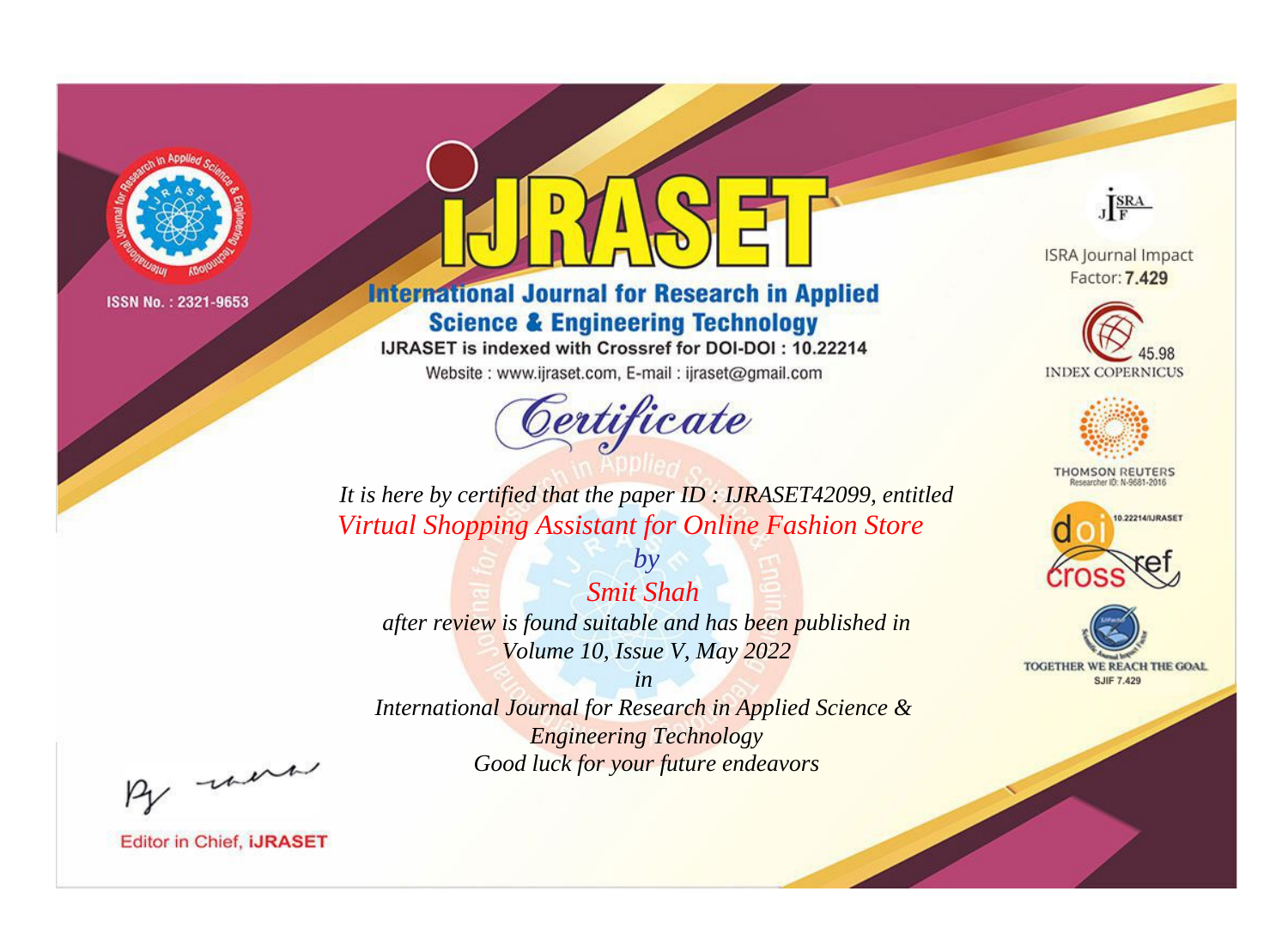

# **International Journal for Research in Applied Science & Engineering Technology**

IJRASET is indexed with Crossref for DOI-DOI: 10.22214

Website: www.ijraset.com, E-mail: ijraset@gmail.com



JERA

**ISRA Journal Impact** Factor: 7.429





**THOMSON REUTERS** 



TOGETHER WE REACH THE GOAL **SJIF 7.429** 

*It is here by certified that the paper ID : IJRASET42099, entitled Virtual Shopping Assistant for Online Fashion Store*

*Heena Puthran after review is found suitable and has been published in Volume 10, Issue V, May 2022*

*by*

*in* 

*International Journal for Research in Applied Science & Engineering Technology Good luck for your future endeavors*

By morn